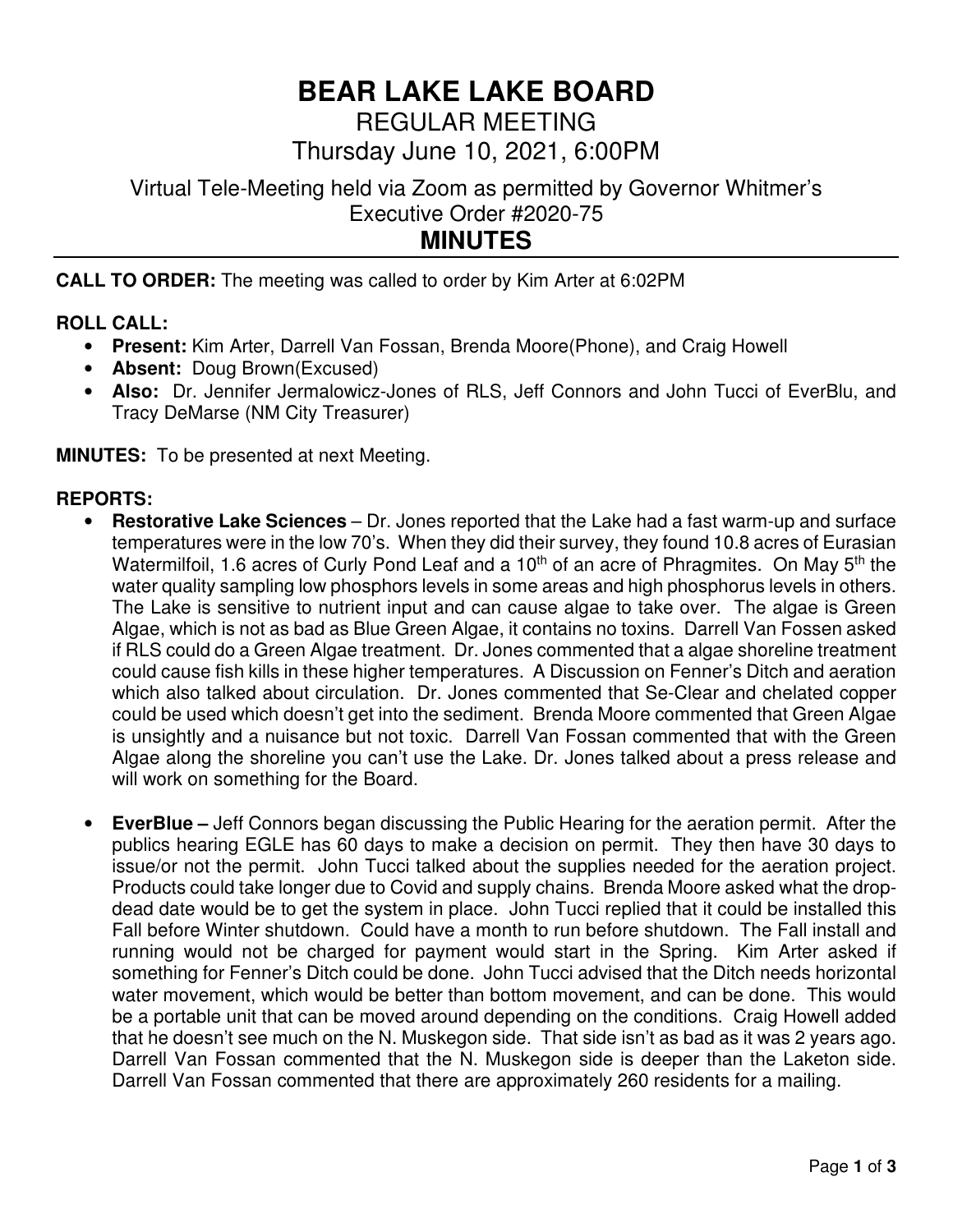• **Treasurer –** Darrell Van Fossan will update report at next meeting for second quarter

**COMMUNICATIONS**: None

**OLD BUSINESS**: None

**NEW BUSINESS: Darrell Van Fossan made a motion to treat algae along the shoreline and Fenner's Ditch. Brenda Moore Support. Roll Call Vote: Yes-Arter, Howell, Moore, Van Fossan No-None** 

#### **PUBLIC COMMENT**:

Peter Yonker(524 Lake Dr.)Press release good idea to not just riparian owners. Useful idea to educate and raise more awareness within N. Muskegon. Overall, not against aeration. Study done by GVSU in 2008 deals with nutrient levels. Lives next to storm drain, large amount of waste water going into lake. What else can we do?

Paul Pek(52 N. Bear Lake Rd.)Thank you for treating the lake for algae. Aeration system leased? What is lease fee. Concerned about transparency of system. Yearly lease?

Jim Panici(1505 Glenwood Ave.)Has any work been done to get Grants. Not a private Lake. Press release should be sent to residents.

Casey Fowler(580 Glenwood Ave.)wait and see. How much for each year and for how long?

Julia & Eric Keen(90 N. Bear Lake Rd.)Not just for aesthetics when treating for algae. Happy to hear Blue Green Algae is better.

Lori Archer(149 Glenwood Ave.)Why rush when we are seeing benefits? People think this is a 5yr. project.

Dave & Deb Shields(154 N. Bear Lake Rd.)heartened by number of residents participating. Felt they weren't being heard. Celery field makes it better. Number of septic systems on Lake. Maybe help for cost of hook-up is available.

Jim Panici(1505 Glenwood Ave.)overall cost of project. Grants for Bear Lake. Mileage for taxpayers in the County. Cost would go down. Oil on bottom of Lake. Will aeration get rid of that?

Merritt Archer(1499 Glenwood Ave.)Bear Lake has been here for generations. It can take care of itself.

Deb Shields(154 N. Bear Lake Rd.)Try to raise issue of spreading across City and Township.

Cindy Panici(1505 Glenwood Ave.)where will the power to run be. Will this take most of the dollars?

#### **BOARD COMMENT:**